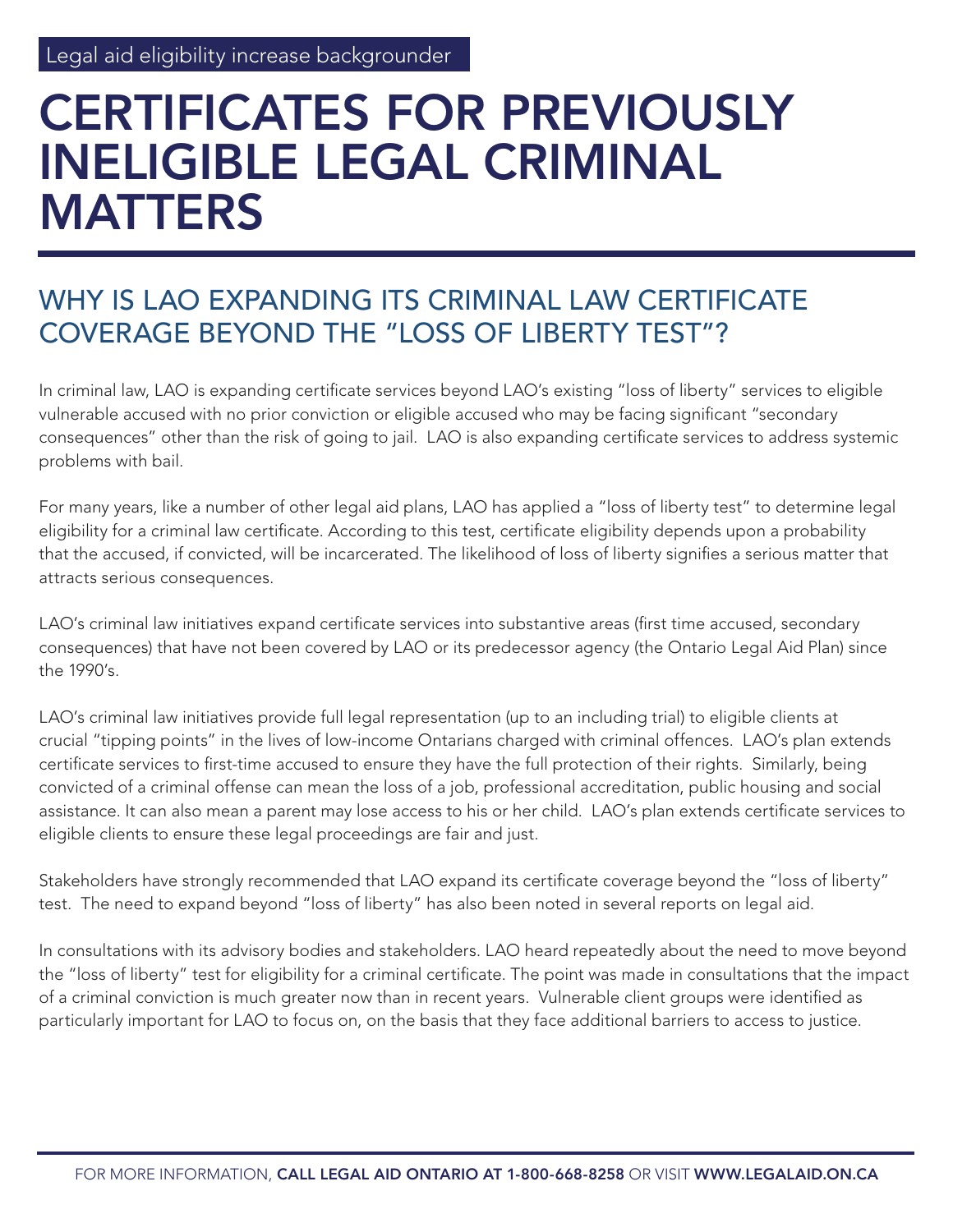## COVERAGE FOR FIRST-TIME ACCUSED

For those with no prior criminal record, a first conviction can change everything. Many describe acquiring a criminal record as a life-changing event and a barrier to leading a full and productive life. With increasing frequency, employers ask for a criminal record check as a condition of employment. A person with a record may be unable to find work and, as LAO heard in consultations, is likely to stay in "unemployment jail" for a very long time. A criminal record also means that a person faces barriers to contributing to their community, volunteering at their children's school or being able to travel freely, including for employment. Providing representation to accused with no prior criminal record means that first time accused will have the benefit of full legal representation in any criminal proceedings against them.

LAO will make certificates available to eligible adult accuseds with no prior criminal record or eligible youth accuseds with no prior dispositions if the Crown is seeking a conviction or a discharge and:

- accused is First Nation, Métis or Inuit,
- accused has mental illness, or
- accused is victim of domestic violence charged with offence related to victim's partner.

Certificates will be available for any summary, hybrid or indictable offence. This will not include matters where the Crown is seeking diversion (unless it is a mental health matter).

#### COVERAGE FOR SECONDARY CONSEQUENCES OF A CRIMINAL **CONVICTION**

Being convicted of a criminal offense can mean the loss of a job, professional accreditation, or continued eligibility for public housing and social assistance. The impact of a conviction on a family law proceeding could include a parent losing access to his or her child. For a non-citizen, it can result in deportation from Canada. For others, it can lead to the end of an existing course of study or travel restrictions that will have an impact on employment.

LAO may or will make certificates available to eligible accuseds who, if convicted, face the following secondary consequences:

- immediate loss of existing livelihood or professional accreditation
- immediate loss of existing or planned educational opportunity
- significant impact on access to family and child custody
- risk of deportation
- immediate loss of public housing, social assistance, or other public benefits/social services
- risk of being added to sexual offenders registry